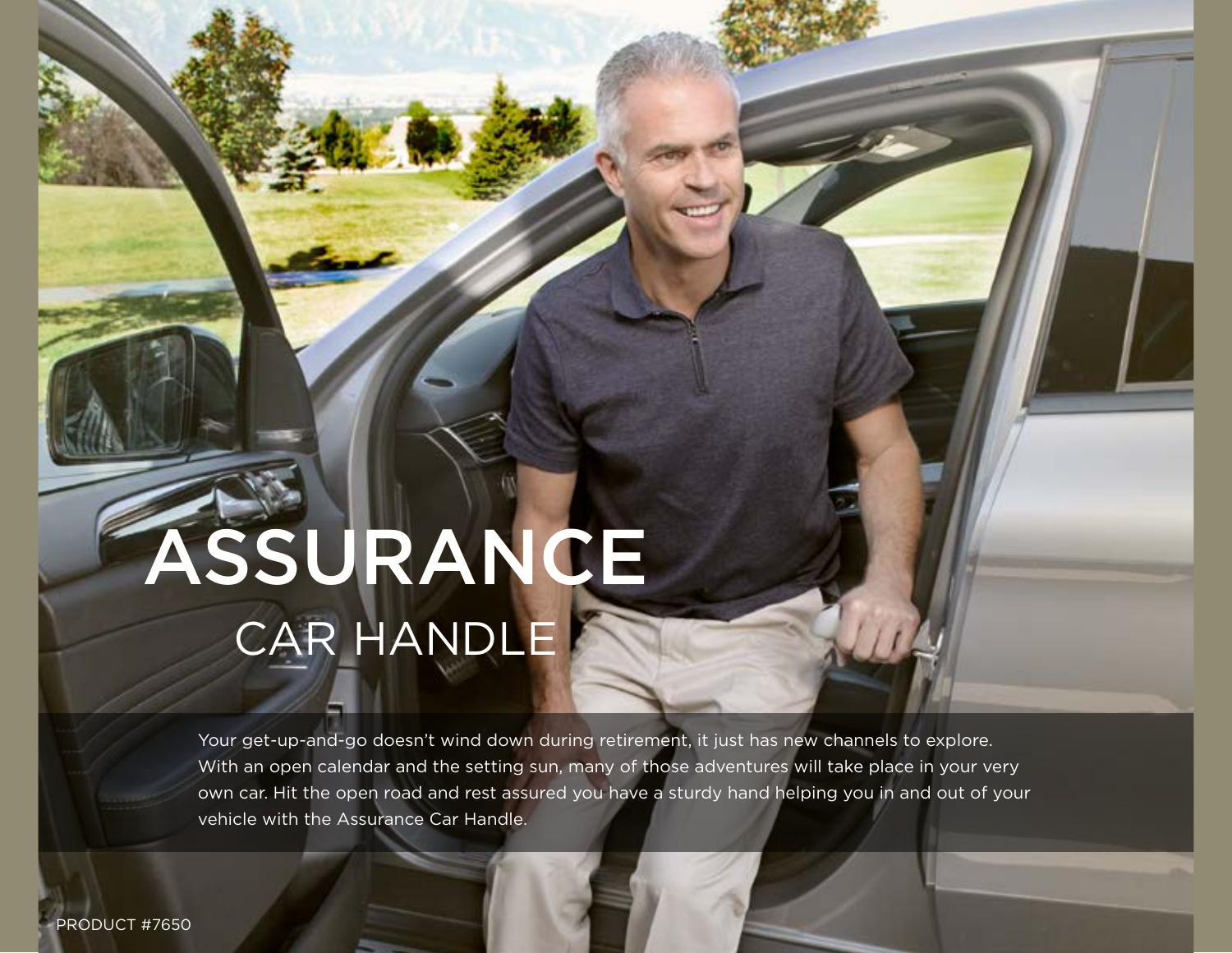### **WHAT CUSTOMERS ARE SAYING**

#### **DENNIS**

"This device was a lifesaver for our family. I am able to rest my left arm on the car handle and get out of the car with no pain whatsoever."

#### **EBE**

"When invited out I was often facing anxiety over my difficulty of getting in and out of a car. This little gadget has removed all the anxiety. In fact, when I go out others have asked if they can use it!"



## **FEATURES**

With the Assurance Car Handle from Signature Life, you can relax knowing that you have the support you need, and the freedom to travel with confidence. If you have trouble getting in and out of your car, the Assurance Car Handle is for you! It slides into the striker of most any car door, and places the handle right where you need it for maximum support. Create your own path with the Assurance Car Handle.



**NON-SLIP GRIP** Easily stand from your car without the fear of falling



**FLASHLIGHT** Long lasting LED flashlight provides extra visibility at night



**CONCEALED KEY** Includes a concealed key compartment for your spare key



**STRONG** Weights only 1 lb & supports up to 350 lbs to help ensure your safety